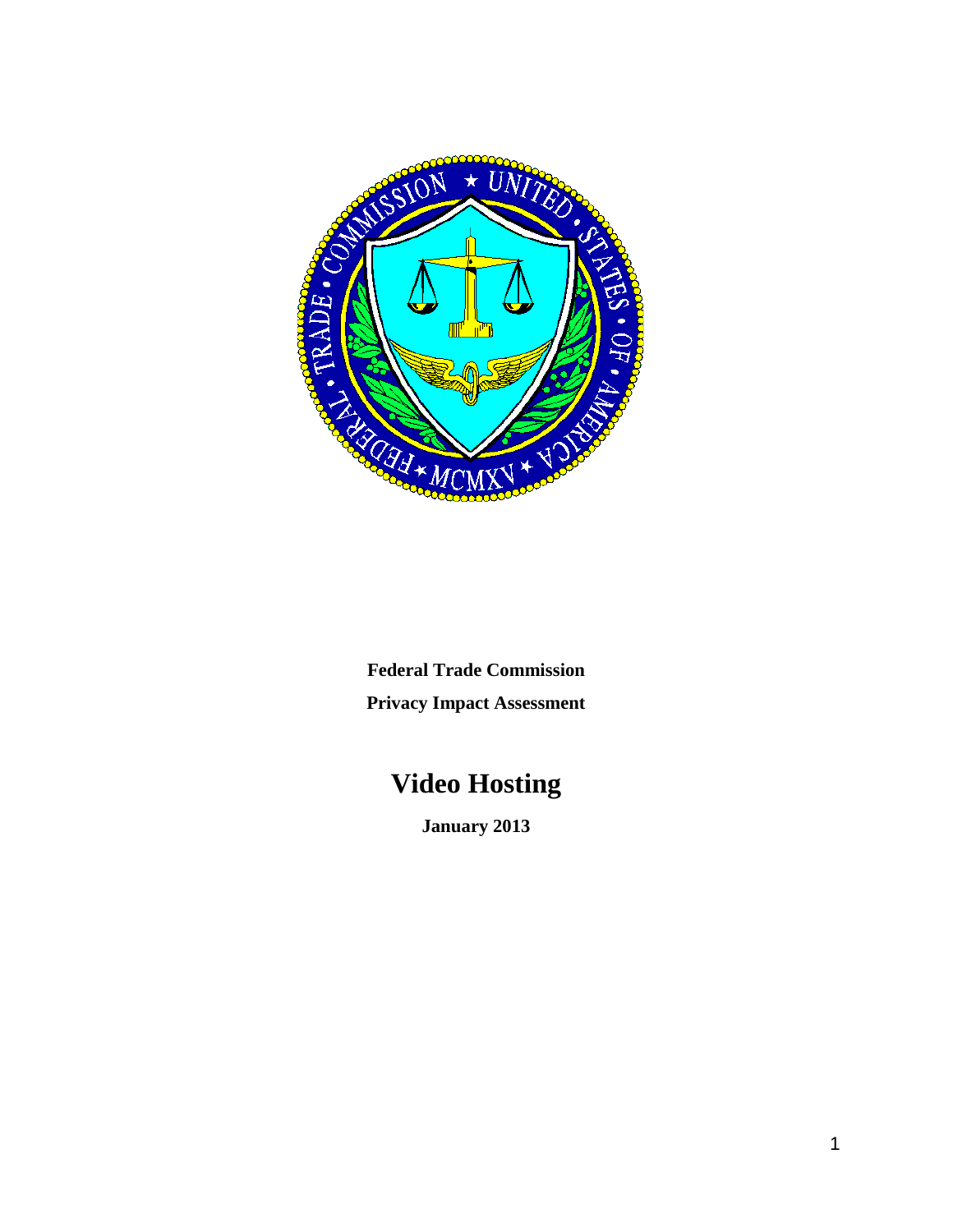#### **SECTION 1.0 PURPOSE**

#### **1.1 – What is the specific purpose of the FTC's use of this third-party video hosting, and how does that fit with the agency's broader mission?**

The Federal Trade Commission (FTC or Commission) uses a third-party video hosting service to publish, share and archive educational videos, and to broadcast events live to the public. Through the Brightcove Video Cloud and KnowledgeVision products (referred to herein individually as Brightcove and KnowledgeVision or collectively as FTC's video hosting service), consumers have the ability to watch FTC videos and live events on a variety of devices including PCs, smartphones, tablets, and connected TVs.

Visitors to the Commission's website can locate FTC videos from multiple access points including the homepage, news page, and more specifically, the video library available at [www.ftc.gov/videos.](http://www.ftc.gov/video) Similarly, this information (where applicable) is available in Spanish at [www.ftc.gov/espanol.](http://www.ftc.gov/espanol) Video play lists may also be created by FTC staff for other FTC websites including, but not limited to, OnGuardOnline.gov and Business.ftc.gov.

These videos allow the Commission to promote FTC information and resources through short and timely educational videos for consumers and businesses. Additionally, the FTC can broadcast live press events and workshops to the public.

The Brightcove video platform enables citizens to watch and share FTC content via emailed links and social networking websites. Users may opt to download these videos and/or grab code to share videos on other websites. These services are free and open to the public.

The Brightcove video platform partners with the following services to provide comprehensive FTC video services to the public:

- Knowledge Vision: Service partner used to create dual screen presentations and streaming live webcasts.
- 3PlayMedia: Service partner used to generate closed captions.
- DotSub: Service partner used to generate Spanish language captions.
- WGBH: Television service partner used to generate live captions for live events.
- Akamai: Content delivery network provider, all video is hosted on their servers

#### **1.2 – Is the FTC's use of third-party video hosting consistent with all applicable laws, regulations, and policies?**

Yes. The President's January 21, 2009 memorandum on *Transparency and Open Government* and the OMB Director's December 8, 2009 *Open Government Directive* call on federal departments and agencies to harness new technologies to engage with the public. In particular, live webcasts make FTC events more accessible and affordable by permitting public participation without the time and expense associated with travel and in-person attendance. Additionally, this service allows the Commission to make events available to consumers on a variety of devices, without regard to a consumer's location, and thus maximize the Commission's outreach efforts.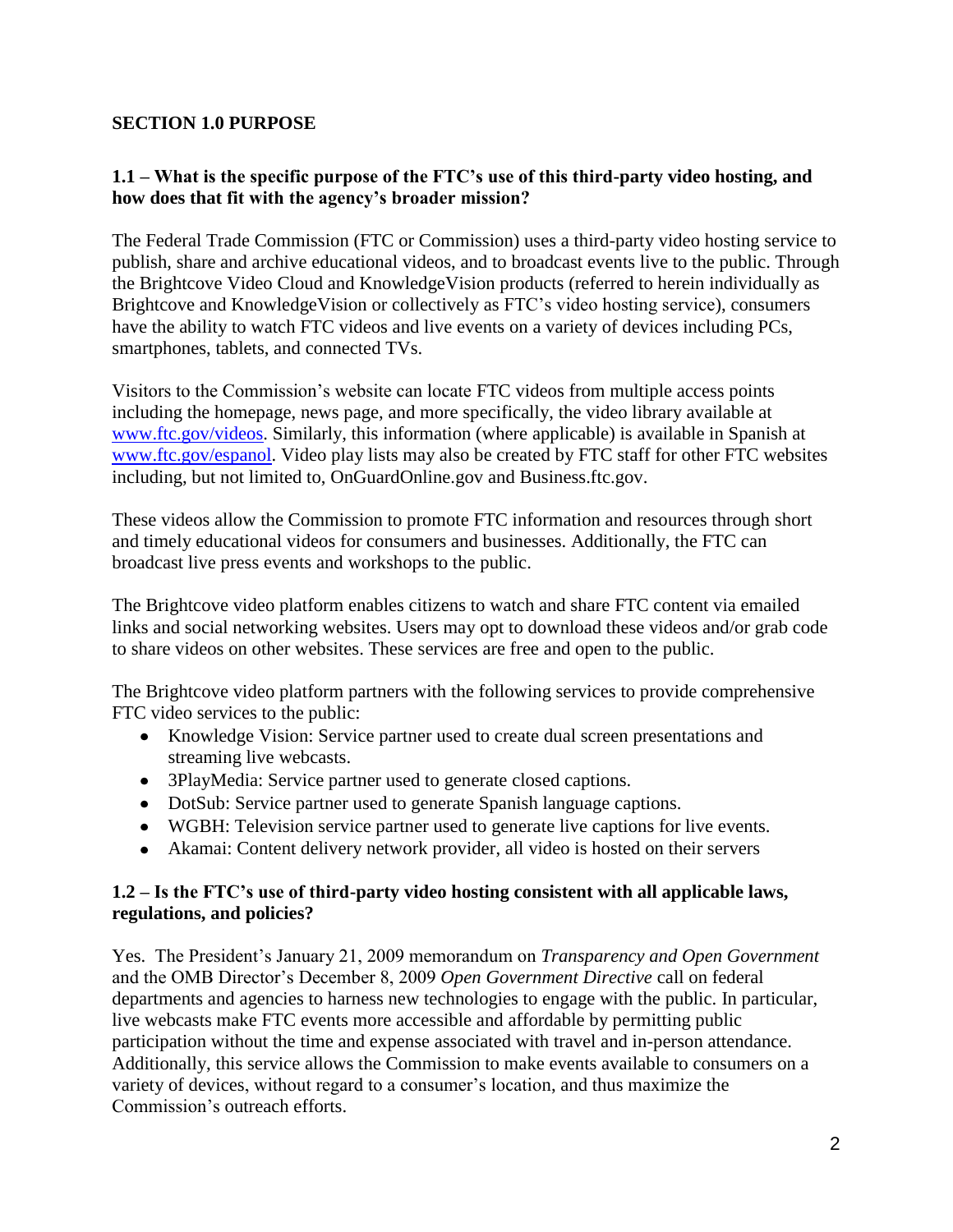Per The Rehabilitation Act of 1973, Section 508 requirements, Closed-Captions or Transcripts are available with all FTC videos and live webcasts.

While the Brightcove platform is hosted on the cloud, all FTC videos are created and published by FTC staff, and the FTC [privacy policy](http://ftc.gov/ftc/privacy.shtm) applies to all FTC video content unless otherwise noted. FTC staff regularly reviews the platform to ensure that any changes and/or updates continue to meet and/or exceed the FTC privacy policy and this privacy impact assessment.

Prior to watching live webcasts, users will be shown an exit script notifying them that KnowledgeVision's privacy policy, not the FTC's, will apply to live webcasts. Furthermore, users who navigate from the webcast page to social media sites will also be shown an exit script identifying the applicable privacy policy. In both instances, users can decline to proceed to the new site.

#### **SECTION 2.0 – ANY PERSONALLY IDENTIFIABLE INFORMATION (PII) AVAILABLE TO THE FTC THROUGH VIDEO SYSTEM**

#### **2.1 – What information, including PII, is made available to the FTC?**

While the FTC's video hosting system does not collect PII, it does use cookies for general analytics and video quality. This includes a persistent cookie used to identify new users or returning visitors. The cookie only functions on the FTC website and can't be tracked or used by other websites. Cookies are used to provide video quality, viewer analytics, and bandwidth information. Data that is collected includes user ID, number of video tabs currently open, time browser was last closed, video streams playing in open tab, video start times, and other data about video playtimes. When customers leave the FTC website, the cookie does not track any customer internet usage on other websites/domains.

Additionally, the Brightcove platform contains features (e.g., buttons, icons, pop-up screens) that enable consumers to "share" (notify others about) the FTC's videos through other social networking sites (e.g., Facebook). Consumers must ordinarily provide their email addresses or social networking logins as part of this social sharing process. That personal information, however, is collected by the social networking site that the consumer is using to share the FTC's video, and is not made available to or collected or maintained by the FTC or Brightcove. Furthermore, as part of this sharing process, consumers are notified that they are accessing a third-party social networking site that is not covered by the FTC's privacy policy, and that they have the option of continuing to that site, or cancelling the video sharing transaction so that their PII will not be collected by the third-party site.

#### **2.2 – What are the sources of the information?**

The FTC's video solution does not collect PII; however, it does use both session and persistent cookies to collect information for analytic and site quality purposes.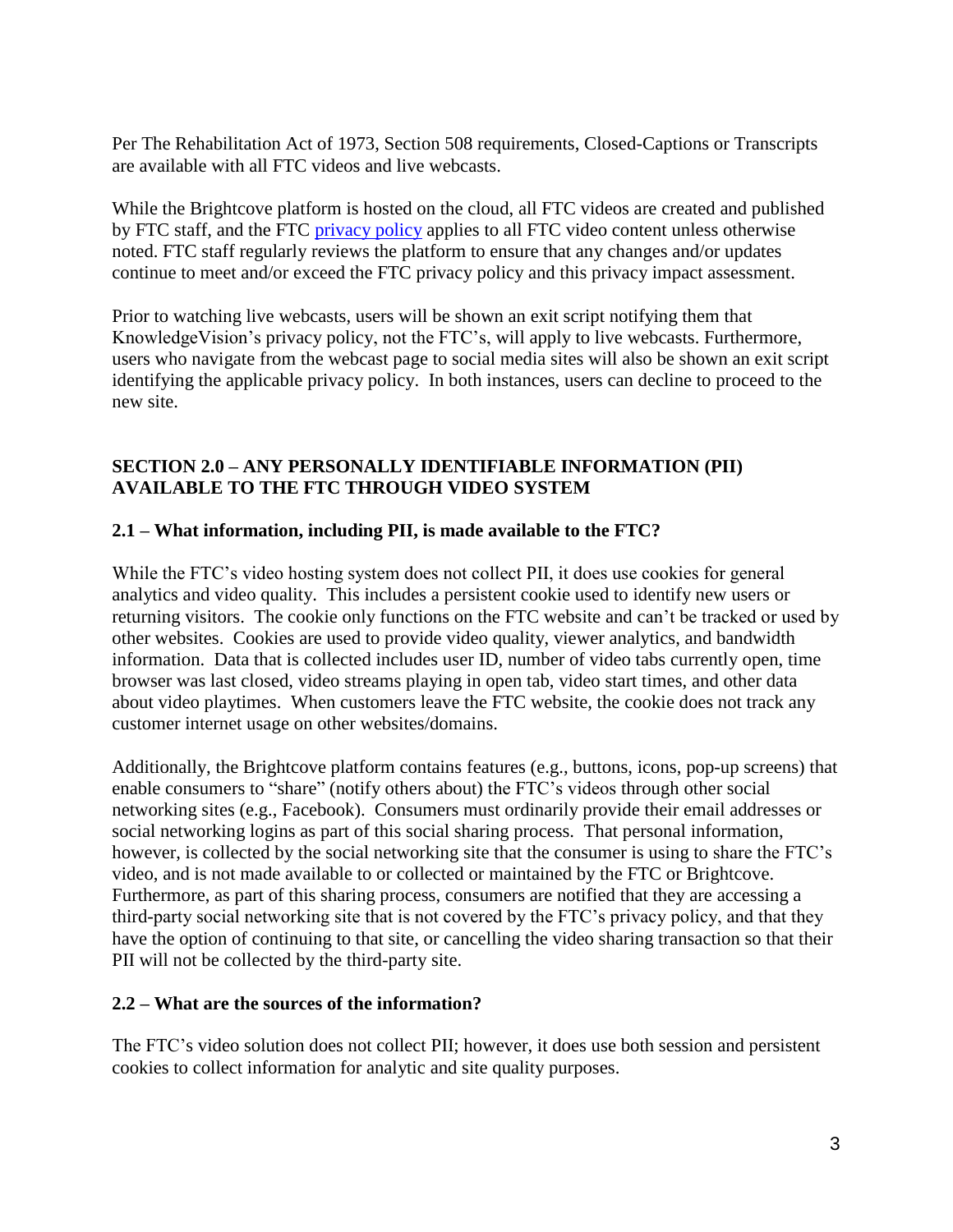The following information applies to the FTC's Akamai Analytic Cookies, which collects information about the quality of Video Cloud video delivery.

| Cookie Name                         | Function                   | Persistence             |
|-------------------------------------|----------------------------|-------------------------|
| AkamaiAnalytics BrowserSessionID    | Stores user ID for visit   | <b>Current Session</b>  |
| Akamai_AnalyticsMetrics_clientid    | Stores a unique user ID    | Persistent for one year |
| AkamaiAnalyticsD0_visitMetricsCsv   | Stores visit-related       | <b>Current Session</b>  |
|                                     | metrics as a CSV           |                         |
| AkamaiAnalyticsD0_bitRateBucketsCsv | Stores required            | <b>Current Session</b>  |
|                                     | information to compute     |                         |
|                                     | bitrate data for the visit |                         |
| AkamaiAnalytics_VisitCookie         | Stores information         | <b>Current Session</b>  |
|                                     | about the number of        |                         |
|                                     | tabs currently open        |                         |
| AkamaiAnalytics_VisitLastCloseTime  | Stores the time when       | <b>Current Session</b>  |
|                                     | the browser was last       |                         |
|                                     | closed                     |                         |
| AkamaiAnalytics_VisitIsPlaying      | Stores information         | <b>Current Session</b>  |
|                                     | about streams playing      |                         |
|                                     | in any tabs                |                         |
| clientLastPTimes                    | Stores the epoch times     | <b>Current Session</b>  |
|                                     | of the Play beacon         |                         |
| clientLastHTimes                    | Stores the epoch times     | <b>Current Session</b>  |
|                                     | of the Heartbeat beacon    |                         |
| AkamaiAnalyticsD0 visitStartTime    | Stores visit start time    | <b>Current Session</b>  |

Akamai uses two beacons to assist it with determining how long the user has been viewing the video.

| <b>Beacon Name</b> | Function           | Persistence            |
|--------------------|--------------------|------------------------|
| Play beacon        | Sends plug-in      | <b>Current Session</b> |
|                    | information to the |                        |
|                    | Akamai servers     |                        |
| Heartbeat beacon   | Sends plug-in      | <b>Current Session</b> |
|                    | information to the |                        |
|                    | Akamai servers     |                        |

The Video Cloud player uses a Tubemogul Analytics Cookie to identify unique and new viewers of FTC videos by assigning a unique identifying number.

| Cookie Name | <b>Function</b>   | Persistence             |
|-------------|-------------------|-------------------------|
| tmid        | Identifies unique | Persistent for one year |
|             | viewers and new   |                         |
|             | viewers           |                         |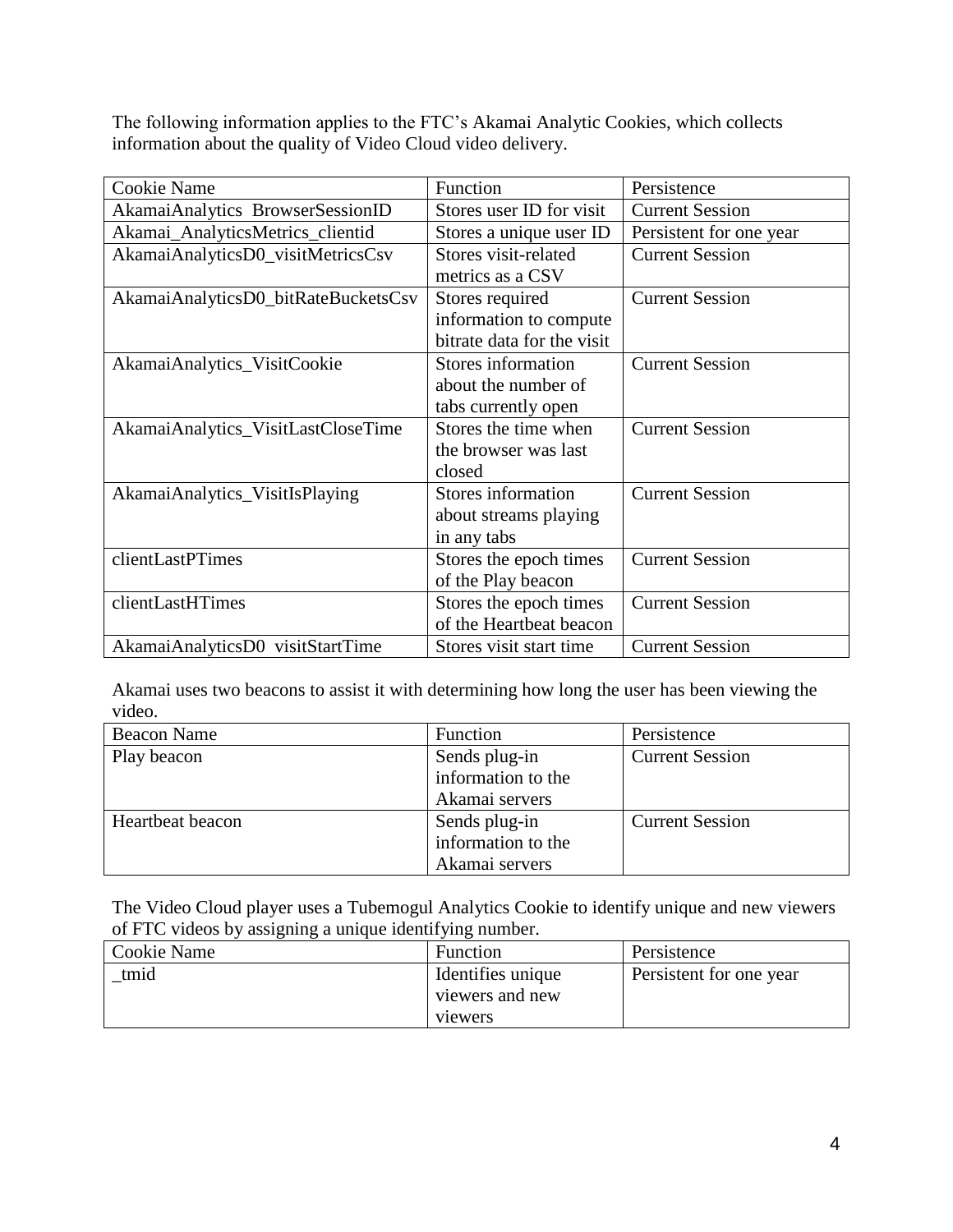Video Cloud Flash players use a Brightcove Analytics Cookie to detect the initial bandwidth of a viewer's computer or device.

| Cookie Name         | Function             | Persistence            |
|---------------------|----------------------|------------------------|
| <b>BC BANDWIDTH</b> | Detects initial      | <b>Current Session</b> |
|                     | bandwidth capability |                        |
|                     | for progressive      |                        |
|                     | download deliveries  |                        |

For live webcasts, the KnowledgeVision Player uses a cookie to identify unique and new viewers of FTC events by assigning a unique identifying number.

| Cookie Name | <b>Function</b>   | Persistence             |
|-------------|-------------------|-------------------------|
| kvViewerld  | Identifies unique | Persistent for one year |
|             | viewers and new   |                         |
|             | viewers           |                         |

More information about the cookies used by the FTC's video hosts, [Brightcove](http://support.brightcove.com/en/docs/video-cloud-player-cookies) and [KnowledgeVision,](http://www.knowledgevision.com/privacy-policy) are available online.

Additionally, Brightcove does offer an option to link a Google Analytics account to the Commission's Brightcove platform for additional analytics, however, the FTC does not employ this feature.

#### **2.2 – Do the FTC's activities trigger the Paperwork Reduction Act (PRA) and, if so, how will the agency comply with the statute?**

Per the OMB memorandum, *Social Media, Web-Based Interactive Technologies, and the Paperwork Reduction Act*, the FTC's use of Brightcove products is not a web-based interactive technology that would trigger the PRA.

Events that are webcast live may solicit comments and feedback through other FTC channels previously approved by OMB.

#### **SECTION 3.0 THE FTC'S INTENDED OR EXPECTED USE OF INFORMATION, INCLUDING PII**

#### **3.1 – Generally, how will the agency use the information described in Section 2.0?**

Consumers visiting FTC websites will receive cookies that collect consumer data when watching FTC videos or live webcasts.

Cookie information is available to FTC staff, support teams in Brightcove, Akamai, Tubemogul and KnowledgeVision. The data is not shared with any third parties. The data is available and stored with the vendor(s) only as long as the FTC is a customer.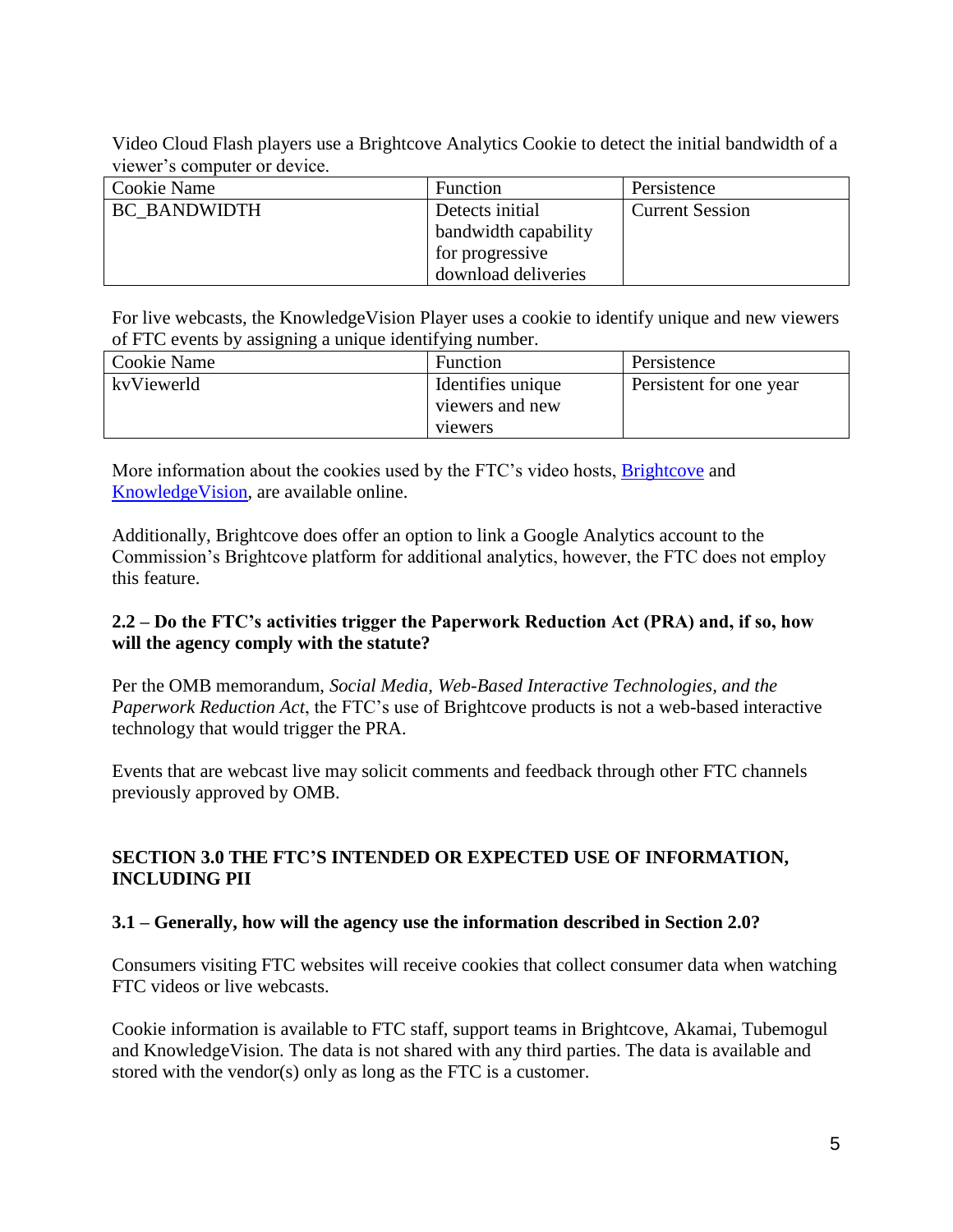See Section 2.0 for cookie details.

#### **3.2 – Provide specific examples of the types of uses to which the information may be subject**

See Section 2.0 for cookie details.

Per the OMB memorandum M-10-22, *Guidance for Online Use of Web Measurement and Customization Technologies*, the Commission may use web analytics to measure if the Commission's videos are engaging the public, are an appropriate length for our audiences, if videos our increasing our reach, etc. See Section 2.2 for more information.

### **SECTION 4.0 SHARING OR DISCLOSING OF INFORMATION, INCLUDING PII**

#### **4.1 – With what entities or persons inside or outside the agency will the information be shared, and for what purposes will the PII be disclosed?**

Only approved FTC staff members from the Office of the Chief Information Officer (OCIO), the Office of Public Affairs (OPA), and the Division of Consumer and Business Education (DCBE) have access to manage videos and run analytic reports. See Section 2.0 for information about the Commission's use of analytics.

As needed, FTC account administrators may provide Brightcove and KnowledgeVision staff access to the Commission's video account to support production issues. This access will be limited to the time and staff necessary, and will be promptly be revoked once the issue is resolved.

#### **4.2 – What safeguards are in place to prevent expansion of use beyond those authorized under law and described in this PIA?**

Only approved staff members from OCIO, OPA, and DCBE have access to manage the FTC's Brightcove and KnowledgeVision products including managing video content and running analytical reports. Each member with access to the FTC's video platform must sign and comply with the Commission's internal Rules of Behavior for account management.

In the event that FTC staff needs to provide Brightcove or KnowledgeVision personnel with access to our video account for support issues, access will only be granted for the time needed, and will be immediately revoked once the issue is resolved.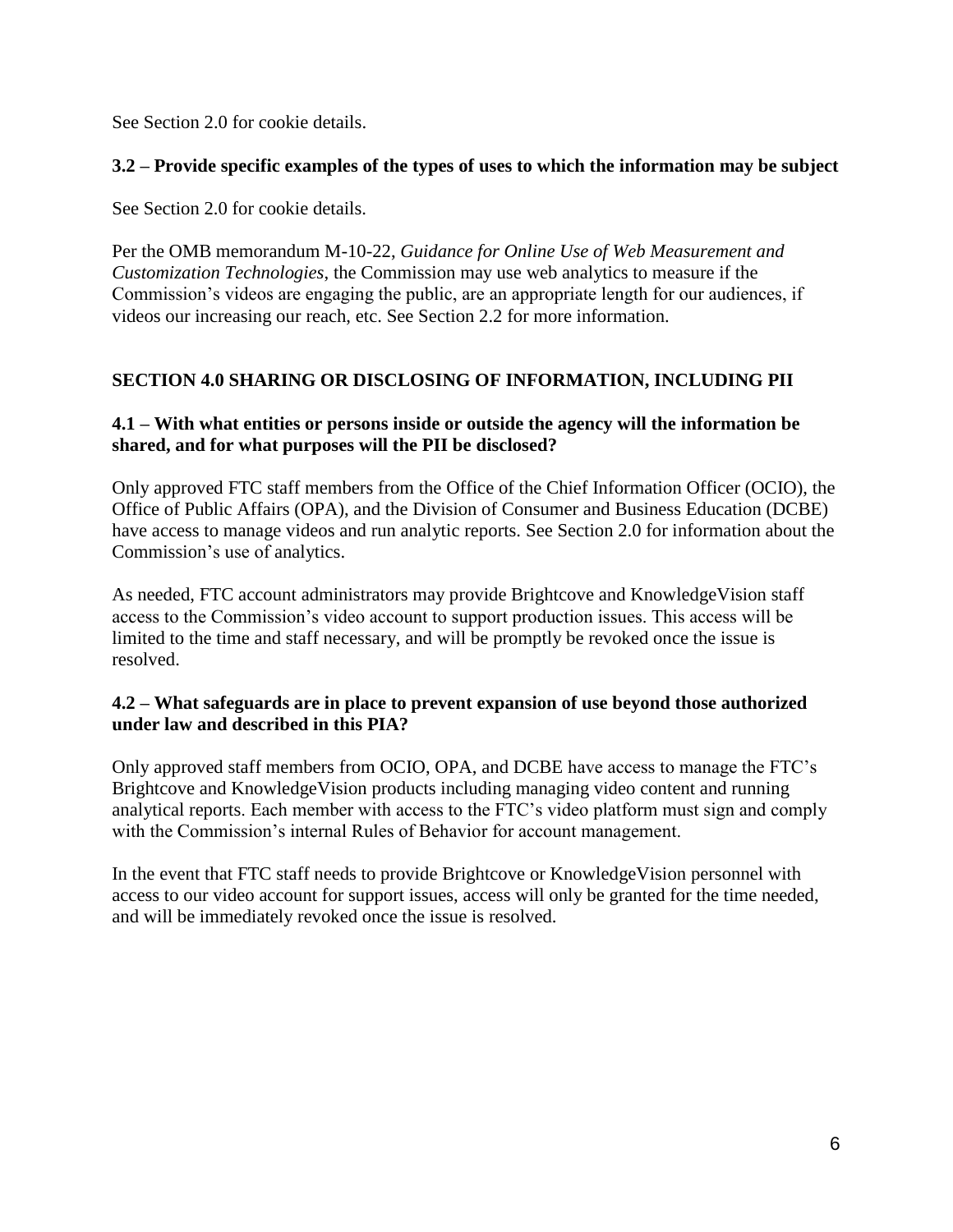#### **SECTION 5.0 - MAINTENANCE AND RETENTION OF INFORMATION, INCLUDING PII**

#### **5.1 – How will the FTC maintain the information, and for how long?**

The FTC will have access to the analytic data for as long as it is a customer of Brightcove and KnowledgeVision products.

#### **5.2 – Was the retention period established to minimize privacy risk?**

Yes. The data will only be retained as long as the FTC is under contract with the vendor.

#### **SECTION 6.0 – HOW THE AGENCY WILL SECURE INFORMATION, INCLUDING PII**

#### **6.1 – Will the FTC's privacy and security officials coordinate to develop methods of securing information?**

The FTC follows all applicable Federal Information Security Management Act (FISMA) requirements to ensure that the Video Hosting solution is appropriately secured. The Video Hosting solution is categorized as Low using Federal Information Processing Standard (FIPS) 199, Standards for Security Categorization of Federal Information and Information Systems. To prevent any misuse of the data, the solution has auditing measures and technical safeguards commensurate with the National Institute of Standards and Technology (NIST) Recommended Security Controls for Federal Information Systems and Organizations, Special Publication (SP) 800-53, Rev. 3. Additionally, a Certification & Accreditation, including a risk assessment, was conducted prior to implementing the solution.

The FTC has limited access to the solution to select members of FTC staff from the Office of the Chief Information Officer, Office of Public Affairs, and the Division of Consumer and Business Education. Furthermore, not everyone who can access the system can add or alter materials; those rights are limited to specific users. Each FTC member with access to the system is required to fill out and comply with the FTC's Social Media Rules of Behavior and all FTC staff complete an Information Security and Privacy Training annually. Vendors have limited access to the site for updates, repairs, etc.; however, their access is limited to FTC approval.

Any questions regarding the security of the system should be directed to the FTC's Information Assurance Manager.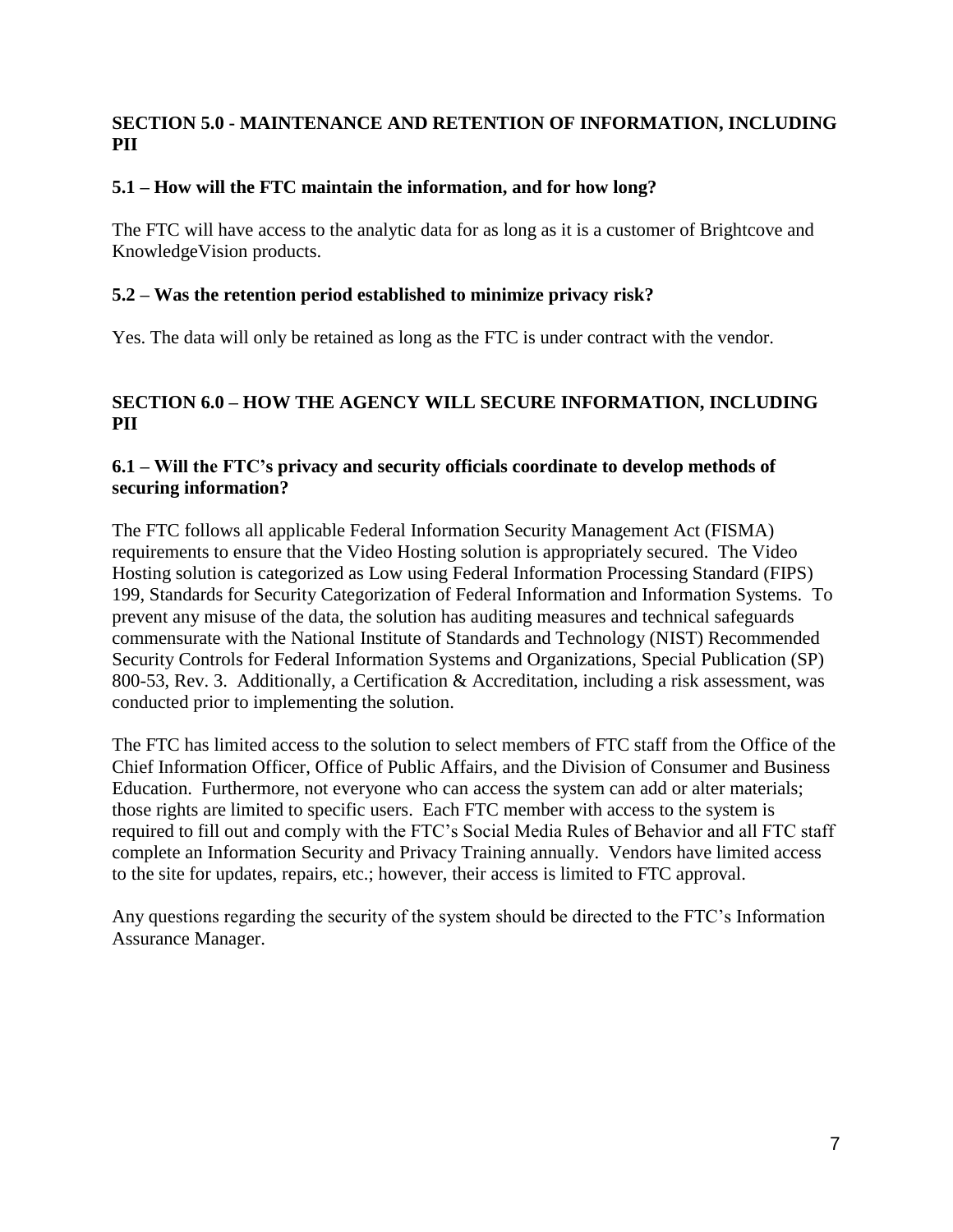#### **SECTION 7.0 – IDENTIFICATION AND MITIGATION OF OTHER PRIVACY RISKS**

#### **7.1 – What other privacy risks exist, and how will the agency mitigate those risks?**

The privacy risks posed by this platform for individuals who view the FTC's videos are low. The analytic data collected from viewers ultimately serves to help the FTC and its vendors to deliver better quality video products. The collected data does not include PII, just information about FTC videos such as the start and stop points of videos viewed and whether or not they were viewed in their entirety.. The FTC's use of cookies through its video system is outlined in this PIA and in the FTC's privacy policy.

There are two primary components to the FTC's video hosting system, a general video page with FTC videos and archives, and a live-webcast page, accessible only during live events. The general video page will adhere to the FTC's privacy policy. The live webcasts will fall under the privacy policy of the service provider, KnowledgeVision. Users will be shown an exit script when accessing the live-webcast from FTC websites notifying them that a different privacy policy applies. Furthermore, they will be shown an exit script when accessing other third-party sites from the webcast page such as Facebook or Twitter. The applicable privacy policy will be easily accessible from all video-related pages.

As previously outlined, consumers interacting with the FTC's videos may share links via email and/or social networking sites. Any disclosure of PII or other information, including name, email address or logins and passwords is collected by the third-party sites used for sharing, not by the FTC. Email addresses used to send video links are used by third-party sites only for the purpose of that transaction. Consumers opting to share videos through their social networking channels will be notified prior to sharing that they are accessing a third-party service where the FTC's privacy policy does not apply. See Section 2.0 for more information.

The Brightcove Video Cloud does provide third-party advertising, but the FTC has disabled this feature for third-party ads. The FTC may use the advertising feature to provide contextual advertisements for other FTC videos available on the FTC's video platform, but this information is based solely on the current video being viewed, not on any specific information about the consumer viewing the video.

All FTC consumer and business educational videos are also available on the FTC's official YouTube channel at [www.youtube.com/ftcvideos.](http://www.youtube.com/ftcvideos) Due to length restrictions, the FTC's live webcasts and press conferences are available only on FTC.gov. YouTube may use persistent tracking technologies when using their services. If a consumer is visiting FTC.gov and chooses to interact with YouTube through a link on the FTC.gov website, they will be immediately notified of the change in privacy policies. The FTC distinguishes its official channel on YouTube with agency branding such as use of an official logo and directly links to the Commission's YouTube channel from the FTC website and vice versa. More information about the FTC's use of YouTube is available in the [Privacy Impact Assessment](http://ftc.gov/ftc/privacyimpactassessment.shtm) for the FTC's use of that service.

FTC staff will continue to monitor its usage of the Brightcove products for any changes that may require revisions to this PIA and the FTC's privacy policy.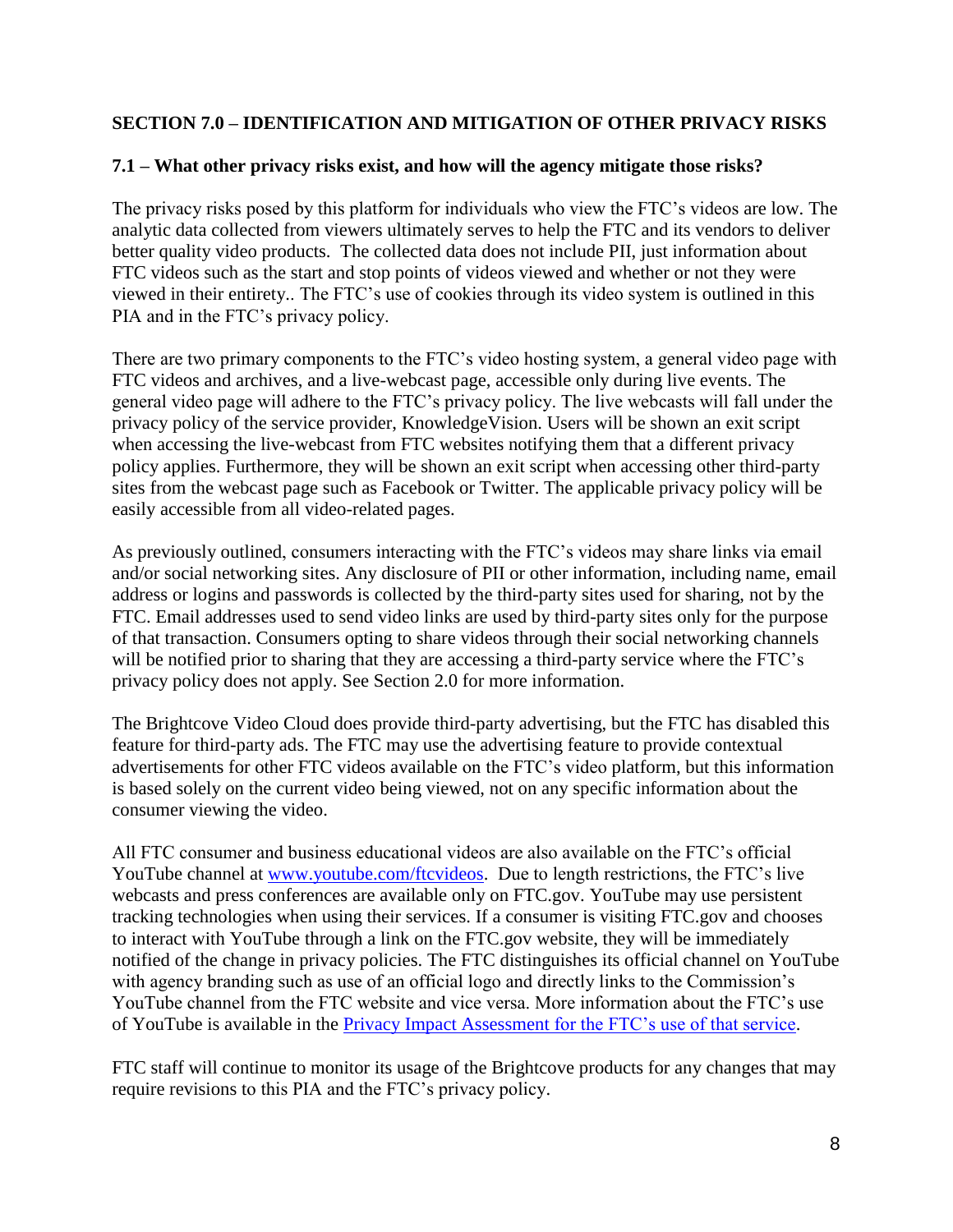#### **SECTION 8.0 – CREATION OR MODIFICATION OF A SYSTEM OF RECORDS**

#### **8.1 – Will the FTC's activities create or modify a "system of records" under the Privacy Act of 1974?**

No. The FTC does not collect PII through use of the Brightcove Video Cloud, thus it does create or modify a system of records under the Privacy Act of 1974.

#### **SECTION 9.0 -- Privacy Policy**

#### **9.1 – Confirm that the collection, use, and disclosure of the information in the system has been reviewed to ensure consistency with the FTC's privacy policy.**

The collection, use, and disclosure of the information in this system has been reviewed to ensure consistency with the FTC privacy policy.